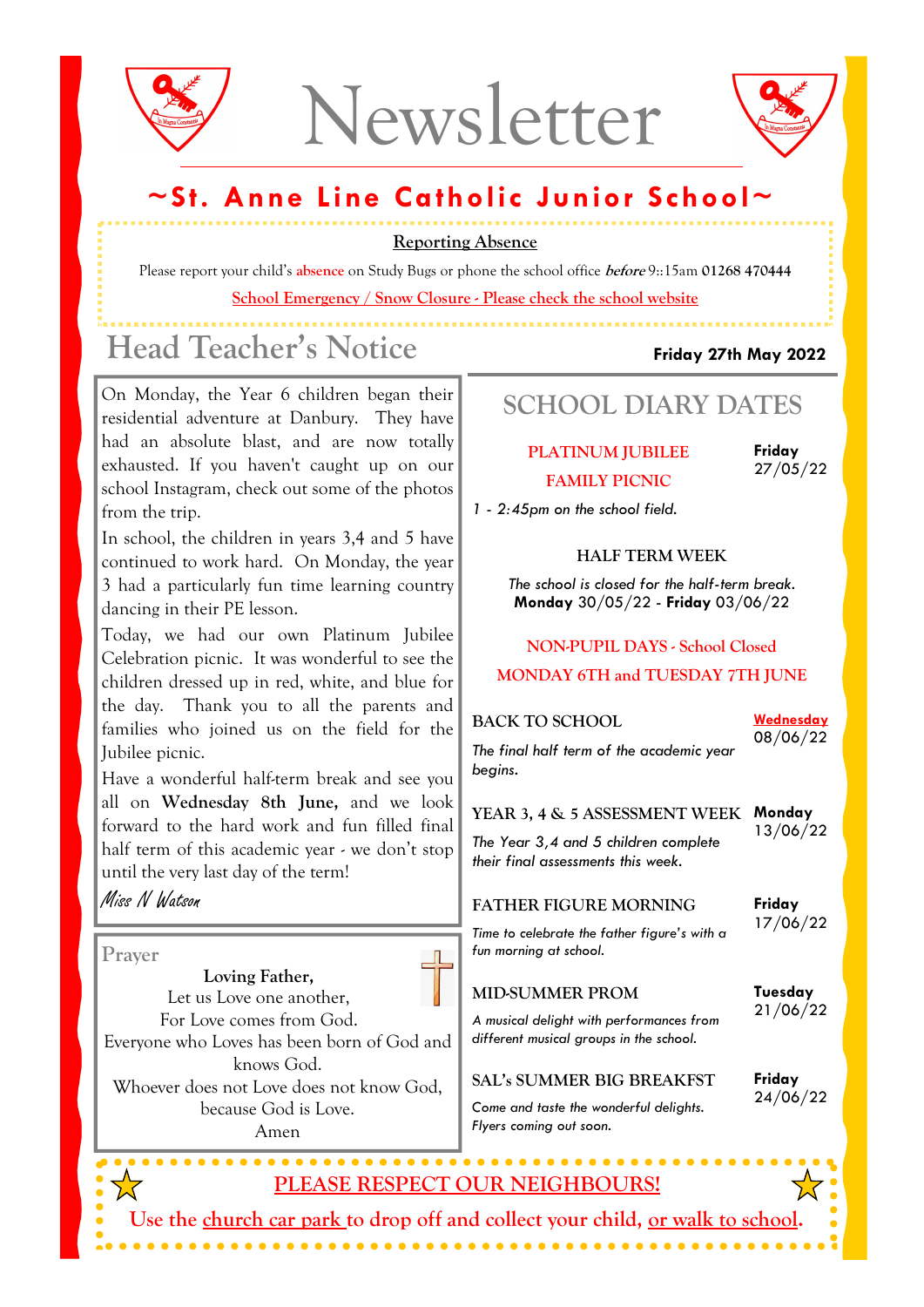# House Points

| Week 6<br>27/05/22<br><u>Stars of the Week</u><br><b>Anne Frank</b><br><b>Florence Nightingale</b><br>* Class 1 - Adam M<br>* Class 2 - Octavian<br>288<br>257<br>* Class 3 - Lottie P<br>Nelson Mandela<br><b>Martin Luther King</b><br>* Class 4 - A.J W<br>* Class 5 - Luca LB<br>298<br>265<br>* Class 6 - Aleksandra J<br>School Dinners - WEEK 1 MENU<br>* Year 6 Rewards Ceremony took<br>(Details of the New menus can be found on the website)<br>place at Danbury<br>Jubilee fun<br><u> Other Awards</u><br>* Top Attendance - Class 4<br>* Tidiest Classroom - Class 3<br>Instagram/Website<br>Please take a look at:<br><b>St Anne Line Juniors</b><br>https://www.st-anneline-jun.uk/<br><b>Attendance League</b><br>Whole School Attendance $96.4\%$<br>Class<br>% Attendance<br>rop<br>98.4% WELL DONE!<br>0.9 MUST IMPROVE<br>$\boldsymbol{z}$<br>97.4<br>7<br>97.3<br>$\mathbf{0}$<br>97.3<br>$\Omega$<br>3<br><b>1.7 MUST IMPROVE</b><br>95.4<br>95.3<br>5<br>$\Omega$<br>95.2<br><b>3.8 MUST IMPROVE</b><br><b>BOTTOM</b><br><b>3.2 MUST IMPROVE</b><br>95.2<br>==National Average 95.0==<br>Total Late Marks - Please be in school and on time.<br>No Late Marks - Class 1,2,3,4,5,6,7,8 - WELL DONE EVERYONE!<br><b>LATE MARKS - </b><br>SPECTIA<br>CLUSI <sub>C</sub><br>۰<br>GOLD<br><b>School Award</b><br>Gald Award<br><b>St. Anne Line Catholic Junior School</b><br>Wickhay, Basildon, Essex. SS15 5AF<br>We're working | <b>House Points</b>   |                              |
|-----------------------------------------------------------------------------------------------------------------------------------------------------------------------------------------------------------------------------------------------------------------------------------------------------------------------------------------------------------------------------------------------------------------------------------------------------------------------------------------------------------------------------------------------------------------------------------------------------------------------------------------------------------------------------------------------------------------------------------------------------------------------------------------------------------------------------------------------------------------------------------------------------------------------------------------------------------------------------------------------------------------------------------------------------------------------------------------------------------------------------------------------------------------------------------------------------------------------------------------------------------------------------------------------------------------------------------------------------------------------------------------------------------------------------------------------------|-----------------------|------------------------------|
|                                                                                                                                                                                                                                                                                                                                                                                                                                                                                                                                                                                                                                                                                                                                                                                                                                                                                                                                                                                                                                                                                                                                                                                                                                                                                                                                                                                                                                                     |                       |                              |
|                                                                                                                                                                                                                                                                                                                                                                                                                                                                                                                                                                                                                                                                                                                                                                                                                                                                                                                                                                                                                                                                                                                                                                                                                                                                                                                                                                                                                                                     |                       |                              |
|                                                                                                                                                                                                                                                                                                                                                                                                                                                                                                                                                                                                                                                                                                                                                                                                                                                                                                                                                                                                                                                                                                                                                                                                                                                                                                                                                                                                                                                     |                       |                              |
|                                                                                                                                                                                                                                                                                                                                                                                                                                                                                                                                                                                                                                                                                                                                                                                                                                                                                                                                                                                                                                                                                                                                                                                                                                                                                                                                                                                                                                                     |                       |                              |
|                                                                                                                                                                                                                                                                                                                                                                                                                                                                                                                                                                                                                                                                                                                                                                                                                                                                                                                                                                                                                                                                                                                                                                                                                                                                                                                                                                                                                                                     |                       |                              |
|                                                                                                                                                                                                                                                                                                                                                                                                                                                                                                                                                                                                                                                                                                                                                                                                                                                                                                                                                                                                                                                                                                                                                                                                                                                                                                                                                                                                                                                     |                       |                              |
|                                                                                                                                                                                                                                                                                                                                                                                                                                                                                                                                                                                                                                                                                                                                                                                                                                                                                                                                                                                                                                                                                                                                                                                                                                                                                                                                                                                                                                                     |                       |                              |
|                                                                                                                                                                                                                                                                                                                                                                                                                                                                                                                                                                                                                                                                                                                                                                                                                                                                                                                                                                                                                                                                                                                                                                                                                                                                                                                                                                                                                                                     |                       |                              |
|                                                                                                                                                                                                                                                                                                                                                                                                                                                                                                                                                                                                                                                                                                                                                                                                                                                                                                                                                                                                                                                                                                                                                                                                                                                                                                                                                                                                                                                     |                       |                              |
|                                                                                                                                                                                                                                                                                                                                                                                                                                                                                                                                                                                                                                                                                                                                                                                                                                                                                                                                                                                                                                                                                                                                                                                                                                                                                                                                                                                                                                                     |                       |                              |
|                                                                                                                                                                                                                                                                                                                                                                                                                                                                                                                                                                                                                                                                                                                                                                                                                                                                                                                                                                                                                                                                                                                                                                                                                                                                                                                                                                                                                                                     |                       |                              |
|                                                                                                                                                                                                                                                                                                                                                                                                                                                                                                                                                                                                                                                                                                                                                                                                                                                                                                                                                                                                                                                                                                                                                                                                                                                                                                                                                                                                                                                     |                       | * Kindness Trophy - Hayden K |
|                                                                                                                                                                                                                                                                                                                                                                                                                                                                                                                                                                                                                                                                                                                                                                                                                                                                                                                                                                                                                                                                                                                                                                                                                                                                                                                                                                                                                                                     |                       |                              |
|                                                                                                                                                                                                                                                                                                                                                                                                                                                                                                                                                                                                                                                                                                                                                                                                                                                                                                                                                                                                                                                                                                                                                                                                                                                                                                                                                                                                                                                     |                       |                              |
|                                                                                                                                                                                                                                                                                                                                                                                                                                                                                                                                                                                                                                                                                                                                                                                                                                                                                                                                                                                                                                                                                                                                                                                                                                                                                                                                                                                                                                                     |                       | Instagram                    |
|                                                                                                                                                                                                                                                                                                                                                                                                                                                                                                                                                                                                                                                                                                                                                                                                                                                                                                                                                                                                                                                                                                                                                                                                                                                                                                                                                                                                                                                     |                       |                              |
|                                                                                                                                                                                                                                                                                                                                                                                                                                                                                                                                                                                                                                                                                                                                                                                                                                                                                                                                                                                                                                                                                                                                                                                                                                                                                                                                                                                                                                                     |                       |                              |
|                                                                                                                                                                                                                                                                                                                                                                                                                                                                                                                                                                                                                                                                                                                                                                                                                                                                                                                                                                                                                                                                                                                                                                                                                                                                                                                                                                                                                                                     |                       |                              |
|                                                                                                                                                                                                                                                                                                                                                                                                                                                                                                                                                                                                                                                                                                                                                                                                                                                                                                                                                                                                                                                                                                                                                                                                                                                                                                                                                                                                                                                     |                       | % Unauthorised Absence       |
|                                                                                                                                                                                                                                                                                                                                                                                                                                                                                                                                                                                                                                                                                                                                                                                                                                                                                                                                                                                                                                                                                                                                                                                                                                                                                                                                                                                                                                                     |                       |                              |
|                                                                                                                                                                                                                                                                                                                                                                                                                                                                                                                                                                                                                                                                                                                                                                                                                                                                                                                                                                                                                                                                                                                                                                                                                                                                                                                                                                                                                                                     |                       |                              |
|                                                                                                                                                                                                                                                                                                                                                                                                                                                                                                                                                                                                                                                                                                                                                                                                                                                                                                                                                                                                                                                                                                                                                                                                                                                                                                                                                                                                                                                     |                       |                              |
|                                                                                                                                                                                                                                                                                                                                                                                                                                                                                                                                                                                                                                                                                                                                                                                                                                                                                                                                                                                                                                                                                                                                                                                                                                                                                                                                                                                                                                                     |                       |                              |
|                                                                                                                                                                                                                                                                                                                                                                                                                                                                                                                                                                                                                                                                                                                                                                                                                                                                                                                                                                                                                                                                                                                                                                                                                                                                                                                                                                                                                                                     |                       |                              |
|                                                                                                                                                                                                                                                                                                                                                                                                                                                                                                                                                                                                                                                                                                                                                                                                                                                                                                                                                                                                                                                                                                                                                                                                                                                                                                                                                                                                                                                     |                       |                              |
|                                                                                                                                                                                                                                                                                                                                                                                                                                                                                                                                                                                                                                                                                                                                                                                                                                                                                                                                                                                                                                                                                                                                                                                                                                                                                                                                                                                                                                                     |                       |                              |
|                                                                                                                                                                                                                                                                                                                                                                                                                                                                                                                                                                                                                                                                                                                                                                                                                                                                                                                                                                                                                                                                                                                                                                                                                                                                                                                                                                                                                                                     |                       |                              |
|                                                                                                                                                                                                                                                                                                                                                                                                                                                                                                                                                                                                                                                                                                                                                                                                                                                                                                                                                                                                                                                                                                                                                                                                                                                                                                                                                                                                                                                     |                       |                              |
|                                                                                                                                                                                                                                                                                                                                                                                                                                                                                                                                                                                                                                                                                                                                                                                                                                                                                                                                                                                                                                                                                                                                                                                                                                                                                                                                                                                                                                                     |                       |                              |
|                                                                                                                                                                                                                                                                                                                                                                                                                                                                                                                                                                                                                                                                                                                                                                                                                                                                                                                                                                                                                                                                                                                                                                                                                                                                                                                                                                                                                                                     |                       |                              |
|                                                                                                                                                                                                                                                                                                                                                                                                                                                                                                                                                                                                                                                                                                                                                                                                                                                                                                                                                                                                                                                                                                                                                                                                                                                                                                                                                                                                                                                     |                       |                              |
|                                                                                                                                                                                                                                                                                                                                                                                                                                                                                                                                                                                                                                                                                                                                                                                                                                                                                                                                                                                                                                                                                                                                                                                                                                                                                                                                                                                                                                                     |                       | <b>International</b>         |
|                                                                                                                                                                                                                                                                                                                                                                                                                                                                                                                                                                                                                                                                                                                                                                                                                                                                                                                                                                                                                                                                                                                                                                                                                                                                                                                                                                                                                                                     | <b>Healthy School</b> | <b>INTERMEDIATE</b>          |
| towards Artsmark<br>Phone: 01268 470 444<br>Awarded by Arts                                                                                                                                                                                                                                                                                                                                                                                                                                                                                                                                                                                                                                                                                                                                                                                                                                                                                                                                                                                                                                                                                                                                                                                                                                                                                                                                                                                         |                       |                              |
| <b>MELANO</b><br>Council England<br>www.st-anneline-jun.essex.sch.uk                                                                                                                                                                                                                                                                                                                                                                                                                                                                                                                                                                                                                                                                                                                                                                                                                                                                                                                                                                                                                                                                                                                                                                                                                                                                                                                                                                                | AN COUNT              |                              |

Safeguarding at the Heart of Our School